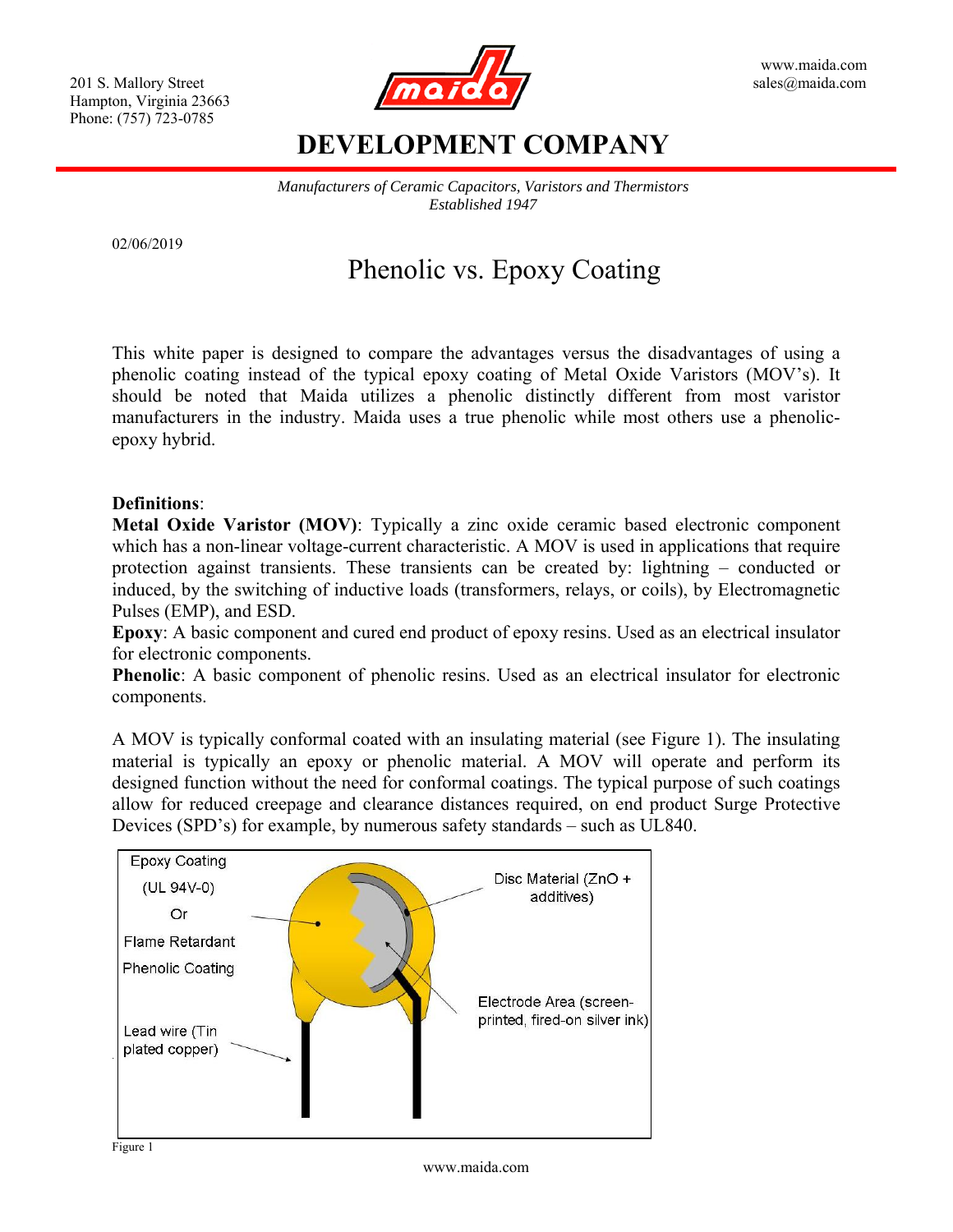

# **DEVELOPMENT COMPANY**

*Manufacturers of Ceramic Capacitors, Varistors and Thermistors Established 1947* 

There are advantages for using either epoxy or phenolic coatings. The use of either coating is dependant on the end application:

Epoxy Advantages:

- High Dielectric Withstand
- Moderate to High Moisture Resistivity
- Moderate to High Chemical Resistivity
- High abrasion and wear resistance

Epoxy Disadvantages:

• Less resistant to burning

Phenolic Advantages:

- High Resistance to Flame
- Moderate to High Thermal Conductivity (useful for Thermal Cut-Off devices)
- Moderate Moisture Resistivity
- Moderate Chemical Resistivity

Phenolic Disadvantages:

- Low to Moderate Dielectric Withstand
- Higher Cost

As listed above the main disadvantage for using an epoxy coating is that is burns under flame test and will burn during out-of-specification overvoltage conditions if appropriate disconnects are not installed in the application. The burnt epoxy can result in debris on printed circuit boards causing additional complications in the circuit. The main disadvantage for using a phenolic coating is its lower dielectric withstand voltage. Maida's phenolic coating requires much thicker coating, relative to the epoxy, to obtain the required dielectric withstand ratings.

The most important characteristic of the phenolic coating used by the Maida Development Company is the high resistance to flame. As seen in Figure 2 the image on the left is the phenolic coated varistor while the image on the right is the epoxy coated varistor. This is the result of a Flame Test, which is the application of a propane torch blue flame for 60 seconds. The flames continued to burn on the standard MOV even after the propane torch was removed. There were no flames on the phenolic varistor even under the propane torch. Similar results are obtained during limited current abnormal overvoltage testing (UL1449 3<sup>rd</sup> Edition).